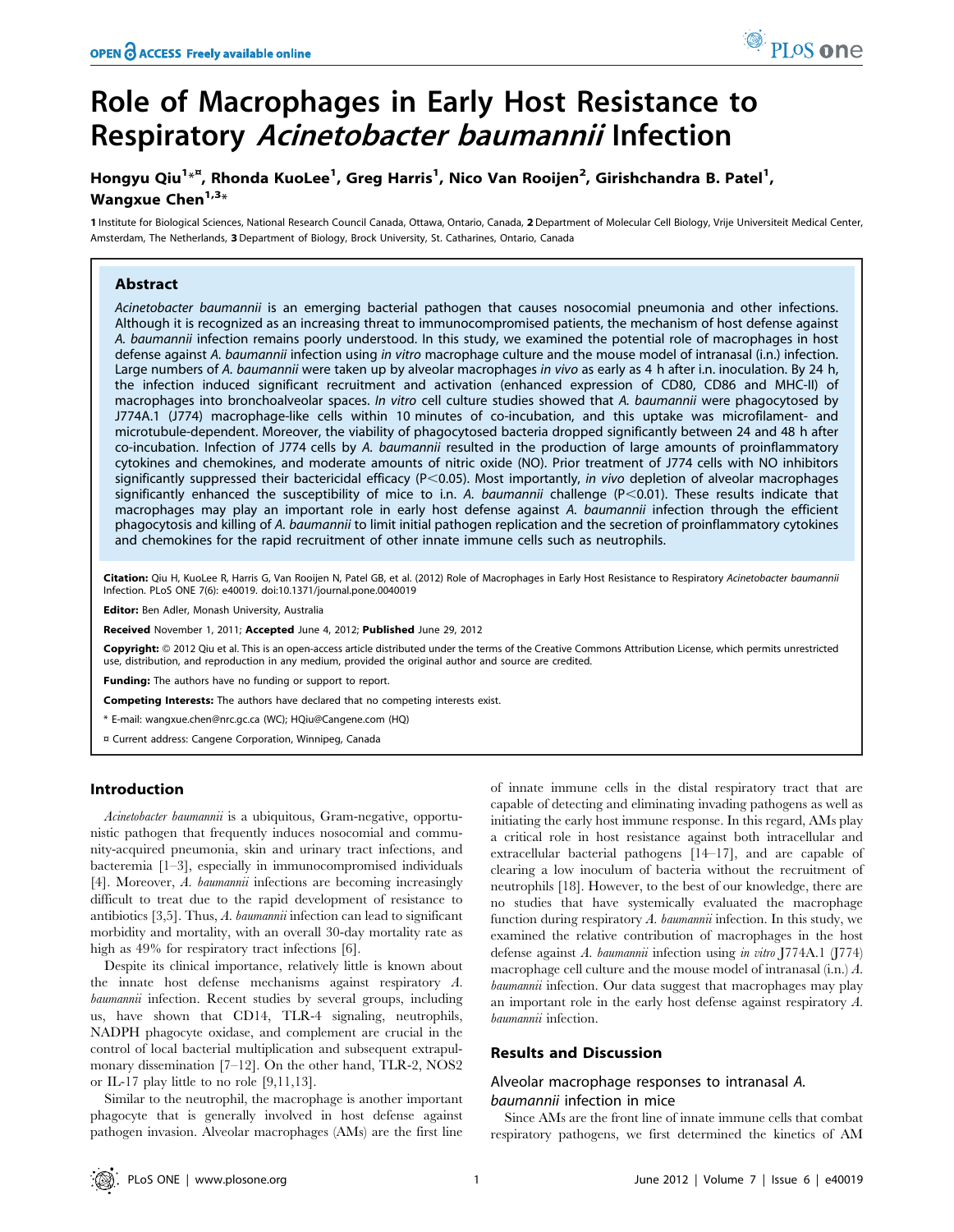recruitment in C57BL/6 mice in response to an i.n. A. baumannii infection. As shown in Fig. 1A, the total number of bronchoalveolar lavage (BAL) cells was moderately reduced at 2 hours post infection (hpi) with approximately  $10^8$  colony-forming units (CFU) A. baumannii, but was significantly increased by 24 hpi  $(P<0.01)$ . Macrophages comprised nearly all of the cells recovered from the BAL fluid at 0 and 2 (100% and 98.7%, respectively) hpi. By 4 hpi, some neutrophils (25%) were present in the BAL and by 24 hpi, approximately 90% of the all BAL cells were neutrophils (Fig. 1B). Despite the decrease in the proportion of macrophages in the BAL fluid at 24 hpi, the absolute number of macrophages actually increased significantly at this time point  $(P<0.01)$ (Fig. 1B).

Flow cytometric analysis of macrophage surface markers showed no substantial changes in the activation markers CD40, CD80, CD86 or MHC-II (I- $\overrightarrow{A}^b$ ) at 2 or 4 hpi, but the expression of CD80, CD86 and MHC-II was significantly increased at 24 hpi  $(P<0.001)$ (Fig. 2). More importantly, many AMs at 4 hpi contained high numbers of bacteria within their cytoplasm (Fig. 3) while only a few bacteria were visible in the cytoplasm of small numbers of neutrophils at this time point. These results suggest that A. baumannii induce moderate activation and recruitment of AMs into the lungs, and AMs are capable of taking up A. baumannii cells shortly after i.n. infection of the mice.

#### In vitro uptake of A. baumannii by macrophages

To further characterize the interaction between A. baumannii and macrophages, we examined the *in vitro* uptake of A. baumannii by the murine macrophage cell line J774A.1 (J774 cells). A. baumannii were incubated with J774 cells at a multiplicity of infection (MOI) dose of 100. After 4 h incubation,  $1.36 \pm 0.13 \times 10^6$  CFU bacteria were detected inside J774 macrophages, representing about 3% of the total initial inoculated bacteria. Moreover, the uptake of A.



Figure 1. Brochoalveolar macrophage responses to intranasal inoculation with A. baumannii. Groups of C57BL/6 mice (n = 5 per group) were i.n. inoculated with 10<sup>8</sup> CFU of freshly cultured A. baumannii. The mice were euthanized at the indicated times and the lungs were lavaged. The total number of bronchoalveolar lavage (BAL) fluid cells was determined by a hemocytometer (A) and the differential count of macrophages (B, left) and neutrophils (B, right) was determined by examining Hema3-stained cytospin slides. Data are representative of three independent experiments with similar results and presented as mean  $\pm$  SD. \*\*P $<$ 0.01 vs 0 h. doi:10.1371/journal.pone.0040019.g001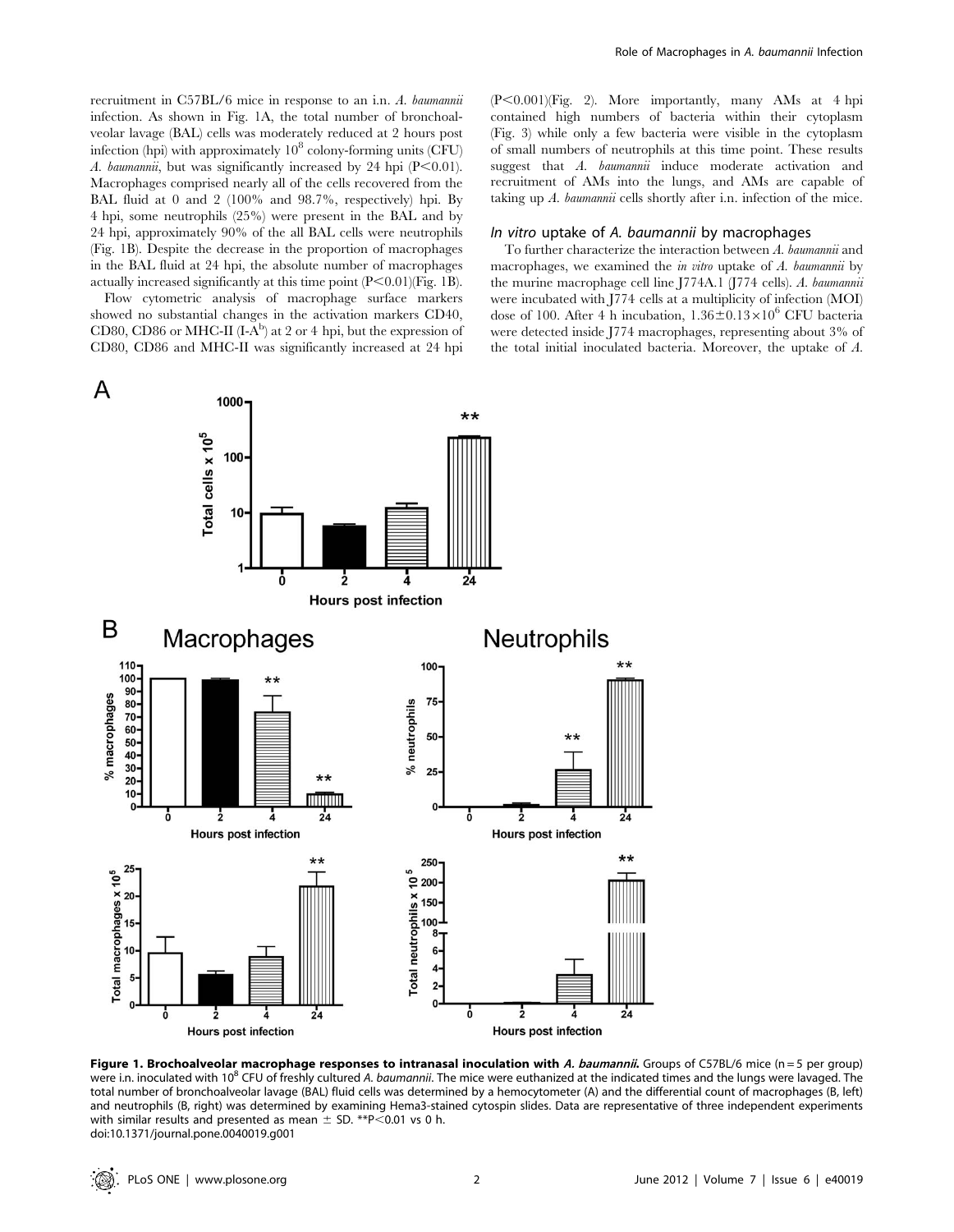

Figure 2. Activation of CD11c+ alveolar macrophages following intranasal inoculation of A. baumannii. Groups of C57BL/6 mice were i.n. inoculated with 10<sup>8</sup> CFU of freshly cultured A. baumannii. The mice were euthanized at the indicated times and the lungs were lavaged. The expression of CD40, CD80, CD86 and MHCII by CD11c+ macrophages, measured as mean fluorescence intensity (MFI), was determined by FACS analysis. Data are compiled from two independent experiments with similar results, and are presented as mean  $\pm$  SD (n = 6 per time point). \*\*\*P<0.001 vs 0 h.

doi:10.1371/journal.pone.0040019.g002

baumannii by J774 macrophages was time-dependent. The bacteria were internalized by the macrophages as early as 10 min after inoculation, and the level of uptake continued to increase until the



Figure 3. In vivo phagocytosis of A. baumannii by alveolar **macrophages.** C57BL/6 mice were i.n. inoculated with 10<sup>8</sup> CFU of freshly cultured A. baumannii and euthanized 4 h later. The lungs were lavaged and the lavage fluid was used for the preparation of cytospin slides. BAL cells were stained with Hema3 and observed under a light microscope. A representative photo of at least 10 samples is presented. Arrows: alveolar macrophages containing large numbers of A. baumannii. Arrowheads: neutrophils containing small numbers of A. baumannii.

doi:10.1371/journal.pone.0040019.g003

end of the treatment (4 h)(Fig. 4). These results support the finding of the above in vivo study and showed that macrophages can rapidly and efficiently phagocytose A. baumannii in vitro in a timedependent fashion without the presence of antibody or complement opsonization.



Figure 4. Time dependent in vitro phagocytosis of A. baumannii by J774 macrophages. J774 ( $5\times10^5$  cells) cells were infected with 100 MOI of A. baumannii in 500 ul DMEM complete medium for the indicated time. The cells were then treated with 100  $\mu$ g/ml gentamicin for 2 h and lysed as described in Materials and Methods. The released ingested bacteria were enumerated by serial dilution on BHI agar supplemented with 50 µg/ml streptomycin. The phagocytosis index was calculated by using the following formula: [bacteria recovered (CFU/ml)/bacteria inoculated (CFU/ml)] $\times$ 100 = % phagocytosed. Data are compiled from three separate experiments and are expressed as means of individual experiments  $\pm$  SD where applicable (30, 60 and 120 min).

doi:10.1371/journal.pone.0040019.g004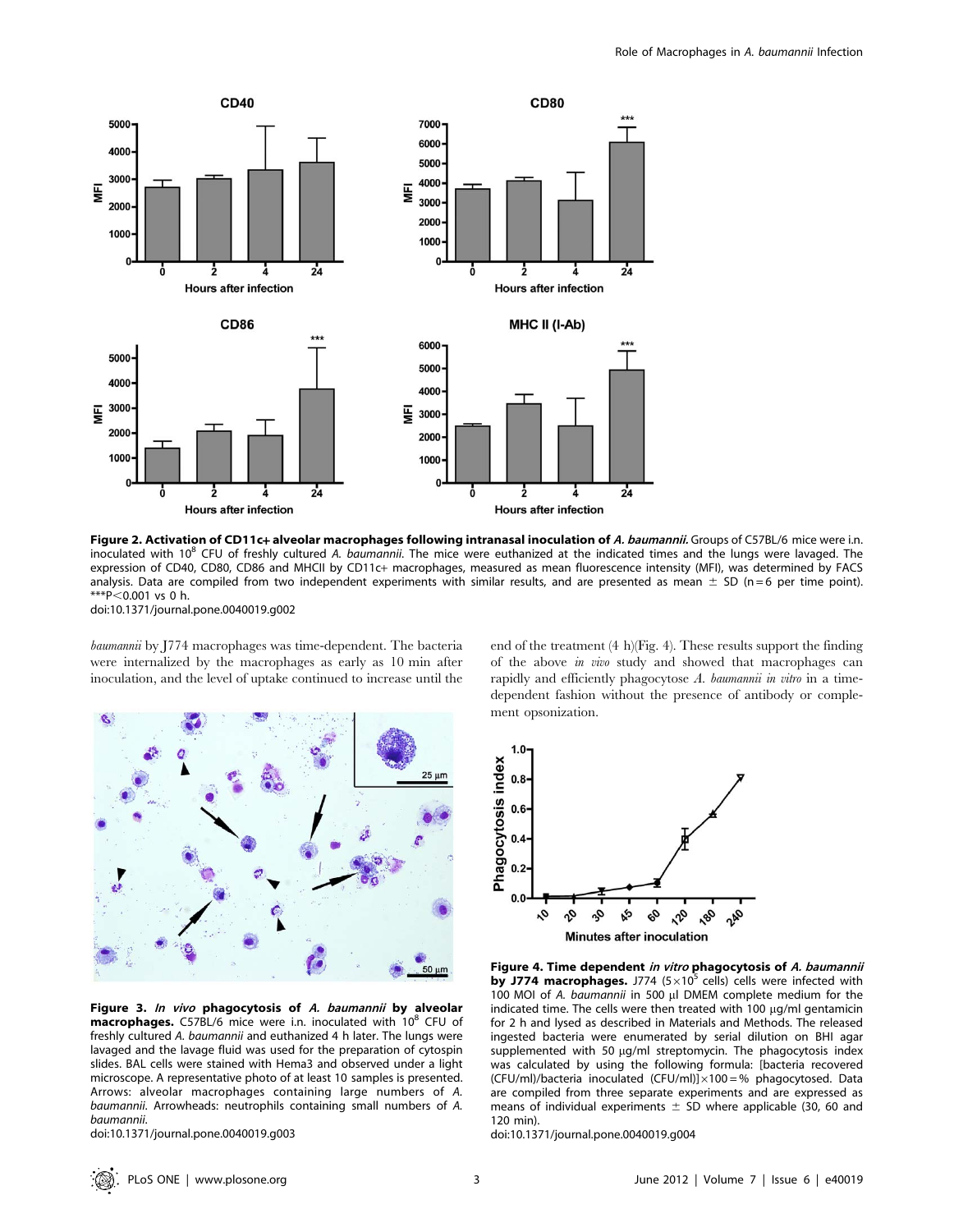## Cytokine/chemokine responses in A. baumannii-infected J774 macrophages

To further understand the interaction between A. baumannii and macrophages, we determined the levels of interleukin  $(IL)$ -1 $\beta$ , IL-6, macrophage inflammatory protein (MIP)-2, tumor necrosis factor (TNF)- $\alpha$ , IL-10 and nitric oxide (NO) in the culture supernatant of J774 cells at 0 (no infection), 4, 24 or 48 h after inoculation with 100 MOI of A. baumannii (Fig. 5). This panel of cytokines and chemokines was selected for study because they have previously been implicated in the immunopathogenesis of A. baumannii infection in mouse models and in human cell culture studies  $[7.9, 11.13, 19–21]$ . At 4 h, the levels of IL-6 and TNF- $\alpha$  increased >100-fold (P<0.05) and >400-fold (P<0.001), respectively, as compared to 0 h. Similarly, the level of MIP-2 also increased about 100-fold  $(P<0.001)$  although there was no significant change in the levels of IL-1 $\beta$  or IL-10. At 24 and 48 h, levels of MIP-2 and TNF-a were maintained at the levels observed at 4 h while IL-6 and IL-1 $\beta$  concentrations increased significantly and peaked at 24 h  $(P<0.01)$ (Fig. 5). The IL-10 level did not change significantly in the first 24 h but then increased significantly at 48 h, in comparison with uninfected cultures  $(P<0.001)$ . Although NO was undetectable (<2.6 nmol) at 0 or 4 h, significant amounts of NO were detected in infected culture supernatants collected 24 and 48 hpi  $(P<0.001)$ (Fig. 5).

Our previous studies have shown that respiratory  $A$ . baumannii infection in mice induces local production of moderate amounts of inflammatory cytokines TNF-a, IL-1, IL-6, MIP-2, and antiinflammatory cytokine IL-10 [7]. However, the cellular sources of these cytokines were not identified. Here we show that macrophages, after infection with A. baumannii, produced high levels of IL-6, TNF- $\alpha$  and MIP-2 as early as 4 hpi. MIP-2 and TNF- $\alpha$  levels peaked at 4 hpi, and IL-6 and IL-1 $\beta$  levels peaked at 24 hpi, respectively (Fig. 5). These results suggest that macrophages participate in the early inflammatory responses and host defense against A. baumannii infection. In this regard, it is interesting to note that the production of MIP-2 (a key neutrophil chemotactic chemokine in mice) by macrophages rose rapidly and reached a high level 4 h after infection. It is possible that macrophagederived MIP-2 may contribute significantly to the early neutrophil recruitment following A. baumannii infection in vivo but this can only be definitively concluded after conducting studies using MIP-2 knockout mice.

#### Mechanisms of A. baumannii entry into macrophages

It has been well established that entry of bacteria into macrophages depends on different receptors, and requires certain cell skeleton changes. To elucidate the potential molecular mechanisms involved in the uptake of A. baumannii by macrophages, we examined the effect of cytochalasin D, nocodazole, and tunicamycin on the uptake of A. baumannii by J774 cells. Cytochalasin D interferes with the microfilament system rearrangement of eukaryotic cells by blocking actin polymerization, which is necessary for macrophage phagocytosis  $[22-23]$ . Nocodazole specifically disrupts the cellular microtubulin system, which is essential for receptor-mediated endocytosis of small particles [23–24] while tunicamycin interferes with surface receptor N-glycosylation [20]. As shown in Fig. 6, pretreatment of J774 macrophages with cytochalasin D inhibited the uptake of A. baumannii in a dose-dependent manner, with  $>80\%$  of inhibition at a concentration as low as 0.1  $\mu$ g/ml. The uptake of A. baumannii by J774 macrophages was also inhibited by nocodazole and tunicamycin (Fig. 6). These results indicate that the phagocytosis of A. baumannii by J774 macrophages requires intact/functional microfilament and microtubulin systems.

## Killing of phagocytosed A. baumannii by J774 macrophages

The killing of phagocytosed pathogens is an important function of macrophages, and is also a major host defense strategy in combating extracellular bacterial infections. We therefore determined the ability of J774 macrophages to kill phagocytosed A. baumannii. J774 cells were infected for 2 h with 100 MOI of A. baumannii, and the cells were lysed after 24 or 48 h to recover viable A. baumannii. As shown in Fig. 7, more than 80% of J774 phagocytosed A. baumannii cells were killed at 24 h post-phagocytosis, and 99% were killed by 48 h. However,  $>90\%$  of A. baumannii phagocytosed by mouse neutrophils were killed after only one hour of incubation (Fig. 7). Thus, it would appear that in comparison to neutrophils, macrophages are less efficient in killing phagocytosed A. baumannii.

## Potential mechanism of macrophage-mediated killing of A. baumannii

Macrophages employ a variety of mediators such as NO, reactive oxygen species and phagolysosome-associated enzymes to kill phagocytosed pathogens [18,25]. Since NO is one of the major effector molecules in bactericidal action of macrophages [26] and NO production is significantly increased in A. baumannii-infected macrophages (Fig. 5), we examined the potential significance of NO in macrophage killing of A. baumannii. J774 cells were treated with NO inhibitor L-NAME or its non-functional isomer D-NAME one hour before being infected with A. baumannii. As shown in Fig. 8, both L-NAME and D-NAME treated macrophages killed substantial numbers of internalized bacteria at 24 hpi. However, the inhibition of A. baumannii in L-NAME-treated J774 cells was  $\sim$ 20% greater than in the D-NAME-treated cells  $(P<0.01)$ , indicating a role for NO in macrophage-mediated killing of A. baumannii. However, after 48 h incubation, both L-NAME and D-NAME treated cells showed similar level of bacterial inhibition (data not shown). Treatment of J774 cells with L-NMMA, another NO inhibitor, for 24 h also showed a similar reduction in the killing of phagocytosed A. baumannii as L-NAME (Fig. 8). These results indicate that NO plays a moderate role in the killing of phagocytosed A. baumannii by macrophages in the first 24 h after infection. Thus, it is likely that NO contributes to the bactericidal function of macrophages at an early stage of infection before sufficient numbers of neutrophils are recruited at the site of infection. At the later stage of infection, the contribution of NO could be largely compensated or replaced by other more efficient mechanisms (such as neutrophil-mediated killing). These results are in agreement with our previous *in vivo* work, which showed that iNOS knockout mice are only slightly more susceptible to i.n. A. baumannii infection than wild-type mice [9].

Since our previous studies have shown that NADPH oxidasedeficient (gp91<sup>phox-/-</sup>) mice that lack the production of reactive oxygen species (ROS) are highly susceptible to A. baumannii infection [9], we also measured ROS production by J774 macrophages in response to  $A$ . baumannii infection, and its potential contribution in the subsequent killing of A. baumannii. In contrast to NO responses, we found that J774 cells, either at rest or infected with A. baumannii, produced virtually no ROS although its production increased substantially after 1 h phorbol 12-myristate 13-acetate (PMA) stimulation (Fig. 9). Although our in vitro study excluded any significant contribution of ROS in macrophagemediated killing of A. baumannii, it remains possible that in vivo, the macrophages may be activated by a matrix of cytokines and inflammatory mediators and produce ROS to eliminate phagocytosed A. baumannii. Further studies of the activation of macro-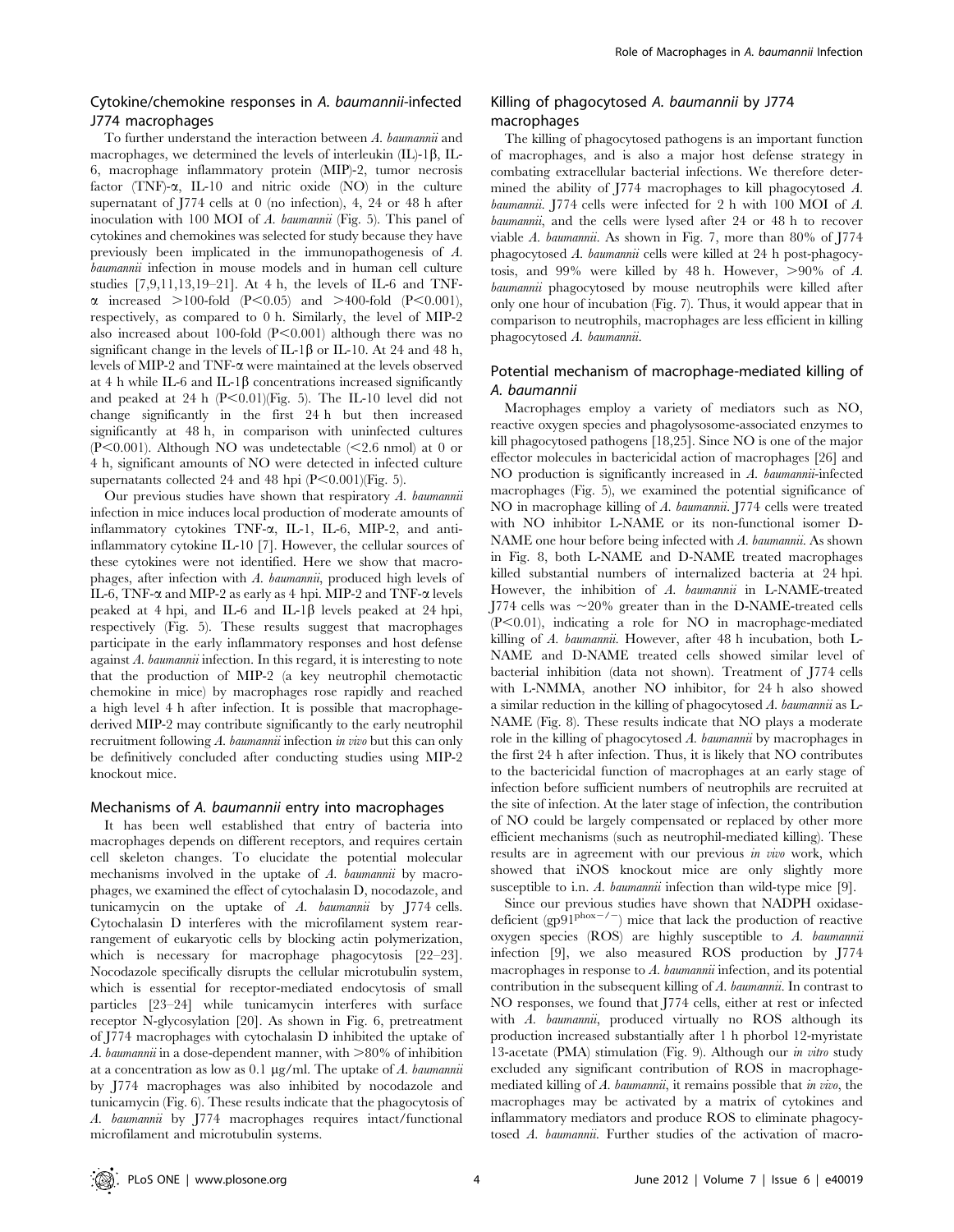

Figure 5. Proinflammatory cytokine and chemokine production by A. baumannii-infected J774 macrophages. J774 cells were infected with A. baumannii (MOI = 100) for 2 h. The cells were then rinsed with HBSS and treated for 2 h with complete medium containing 100  $\mu q/ml$ gentamicin to kill extracellular bacteria. Cell culture supernatants were collected at 0 (no infection), 4, 24 and 48 h after bacterial inoculation. The concentrations of indicated cytokines/chemokines were measured by Luminex and the NO level was assessed using Griess reagent. Data are presented as mean  $\pm$  SD (n = 3). \*\*P<0.01, \*\*\*P<0.001 vs 0 h. doi:10.1371/journal.pone.0040019.g005

phages by cytokines and other mediators during A. baumannii infection are necessary to resolve this question.

### Bactericidal effect of NO on A. baumannii

The above results (Fig. 8) suggest that NO only partially contributes to the killing of A. baumannii by J774 macrophages, and A. baumannii is only moderately susceptible to the bactericidal effect of NO. We next tested the susceptibility of A. baumannii to NO directly in bacterial culture broth supplemented with an NO donor, DETA/NO which induced NO production in the culture broth (Fig. 10A). The viability of A. baumannii in the broth supplemented with 1 or 5 mM NO donor was reduced by approximately 1 log after 2 h, and by approximately 2 logs and 3 logs respectively after 6 h incubation (P<0.001)(Fig. 10B). By 24 h after DETA/NO addition, A. baumannii viability is similar at all concentrations of DETA/NO (Fig. 10C) while viability is still significantly reduced in the more susceptible E. coli bacteria  $(P<0.01)$  at the 5 mM dose of DETA/NO (Fig. 10D). In addition, we also compared the susceptibility of five different clinical isolates of A. baumannii with strain ATCC 17961 to 5 mM DETA/NO and found that all of these isolates had similar susceptibilities (Fig. 10E). In contrast, more than 3 log reduction in A. baumannii was observed after only 1 h incubation in the presence of 5 mM  $\rm H_2O_2$ (data not shown). These data confirm that  $A$ . baumannii is only moderately susceptible to the bactericidal effect of NO.

## Alveolar macrophages function in host resistance to intranasal A. baumannii infection in mice

Results of the above in vitro experiments (Figs. 4, 5, 6, 7, 8, 9, 10) suggest that macrophages may play some role in the early stage of host defense against A. baumannii infection. We next examined the role of AMs in host defense against i.n. A. baumannii infection in AM-depleted mice. Groups of C57BL/6 mice were intranasally treated with clodronate-liposome to deplete AMs (AM-depleted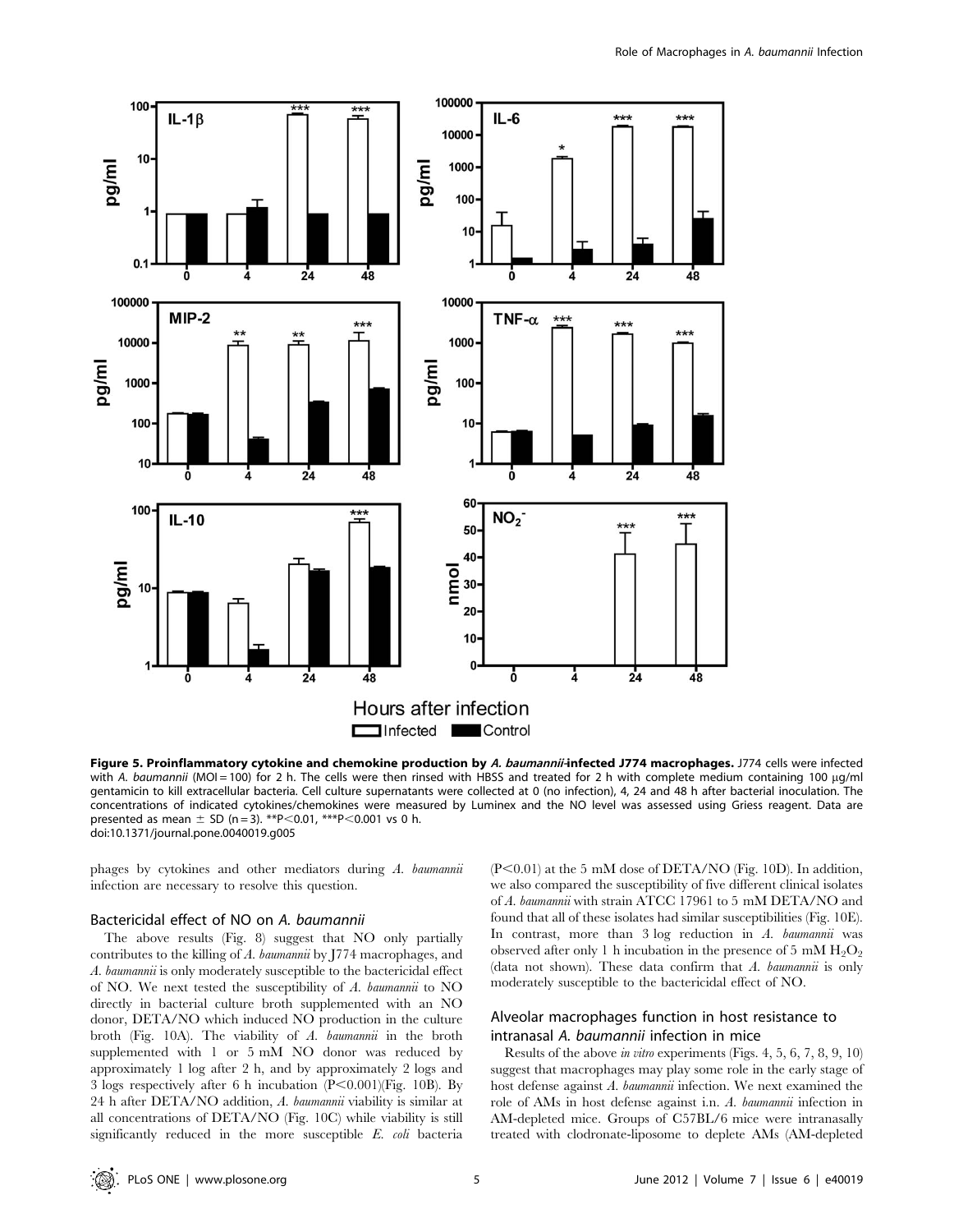

Figure 6. Effect of biochemical inhibitors on the uptake of A. baumannii by J774 cells. J774 cells were pretreated for 1 h with various concentrations of the indicated biochemical inhibitors. The cells were then infected with 100 MOI of A. baumannii for 2 h, followed by a 2 h incubation with gentamicin to kill extracellular bacteria. The numbers of phagocytosed bacteria were determined as detailed in Figure 4. Data are presented as mean  $\pm$  SD (n = 3). \*\*P $<$ 0.01, vs 0 h. doi:10.1371/journal.pone.0040019.g006

mice) or phosphate buffered saline (PBS)-liposome as treatment control (control mice) [15,27]. Twenty-four hours later, the mice were i.n. inoculated with  $1\times10^8$  CFU A. baumannii, and bacterial burdens in the lung, BAL fluid and spleen were determined at 4, 24, 48 and 72 h after infection (Fig. 11). The bacterial burdens in the lung and BAL fluid were not significantly different between AM-depleted and control mice at 4 hpi, but at 24 hpi significantly higher numbers of bacteria were recovered in the BAL fluid of AM-depleted mice  $(P<0.01)$ . At 48 and 72 hpi, significantly more bacteria were detected in both the lung and BAL fluid of AMdepleted mice  $(P<0.01)$ . The overall bacterial burdens in the spleens of infected mice were relatively low, and there was no significant difference between AM-depleted and control mice at any time point. We also determined a panel of 6 proinflammatory cytokine and chemokine levels in the BAL fluid of these mice at 4 hpi and found that the AM-depleted mice had significantly lower levels of IL-6, MIP-2 and TNF- $\alpha$  (p $\leq$ 0.001) than control mice (Fig. 12), whereas the levels of IL-1 $\beta$ , KC, and RANTES were similar between the two groups of mice.

These results indicated that AMs do play a subtle, but important role in early host resistance against i.n. A. baumannii infection. However, in comparison with previous studies with neutrophil-



Figure 7. Survival of ingested A. baumannii in J774 cells and neutrophils. J774 cells and neutrophils were infected with 100 or 10 MOI of A. baumannii, respectively, and extracellular bacteria were killed by gentamycin as detailed in Figure 4. The cells were lysed at indicated times (hours) after infection to determine viable bacterial counts by quantitative bacteriology. Data are expressed as the percentage of the ingested bacteria that were killed by J774 cells or neutrophils at indicated time and presented as mean  $\pm$  SD (n = 3 for J774 macrophages and  $n = 9$  for neutrophils). The neutrophil data are compiled from three independent experiments. doi:10.1371/journal.pone.0040019.g007

depleted mice [7,11], the contribution of AMs to overall host defense in this model is relatively insignificant. Depletion of neutrophils converted a self-limiting infection into a lethal infection, whereas there was no death observed in AM-depleted mice in this study. In addition, the bacterial burdens in the lungs of neutropenic mice are about 100 times higher than control IgGtreated mice [7], while the difference between AM-depleted and control mice was only about 10 times (Fig. 11). Several factors may contribute to the different resistance observed between AMdepleted and neutropenic mice during i.n. A. baumannii infection. Firstly, AMs may be inherently less efficient in killing A. baumannii since our *in vitro* experiments showed that it required 24 h for AMs to kill 80–90% of phagocytosed A. baumannii while neutrophils can kill a similar percentage of bacteria in one hour (Fig. 7). Secondly, clodronate-liposome administration can only deplete about 80% of AMs and the depletion is largely restricted to terminal bronchioles and alveolar space [28]. On the other hand, RB6-8C5 monoclonal antibody treatment depletes  $>90\%$  of pulmonary neutrophils and  $>95\%$  of circulating neutrophils for at least 2 days [7]. Finally, although administration of clodronate-liposome depleted AMs, it



Figure 8. Effect of iNOS inhibitors on the killing of A. baumannii by macrophages. J774 cells were treated with 2 mM iNOS inhibitors (L-NAME or L-NMMA) or controls (D-NAME or media) before being infected with A. baumannii as described in Figure 4. Cells were lysed after 24 h and the numbers of viable A. baumannii were determined by plating on BHI-S plates. The inhibition of bacterial growth is calculated by the formula: % inhibition =  $100 - [($ viable bacteria at 24 h/viable bacteria at 4 h) $\times$ 100]. Data are presented as mean  $\pm$  SD (n = 3) and are representative of three independent experiments.  $**P< 0.01$  vs respective controls.

doi:10.1371/journal.pone.0040019.g008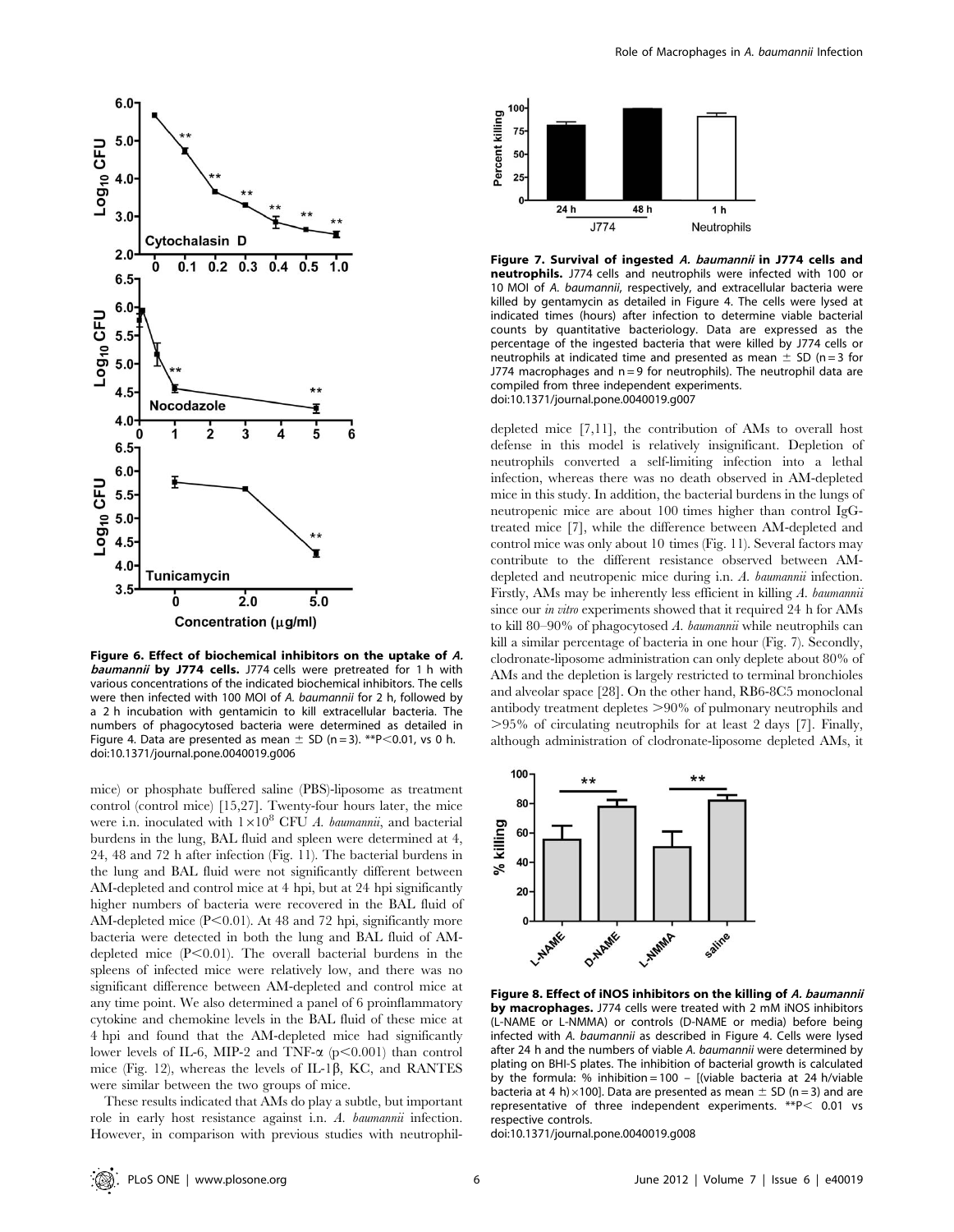

Figure 9. ROS production by J774 macrophages. Cultured J770 cells were incubated with CM-H<sub>2</sub>DFDA and stimulated with PMA (A) for 30 min or A. baumannii (B) for 2 h. ROS production was measured by FACS analysis of the change in fluorescence intensity upon the treatment. Green line: control treatment; red line: PMA (A) or A. baumannii (B) treatment, respectively. doi:10.1371/journal.pone.0040019.g009

is likely that this also induced the recruitment of a small number of neutrophils, presumably in response to the cellular debris and soluble molecules released from the lysed macrophages. These neutrophils may partially compensate for the loss of AMs in control of bacterial replication. Nevertheless, the early phagocytosis and killing of bacteria by AMs may be important to contain the initial bacterial burden until neutrophils can be recruited to kill A. baumannii more efficiently and clear the infection.

In summary, the interaction between  $A$ . baumannii and the host innate immune system is likely to govern the extent of bacterial proliferation and local host inflammatory response following pulmonary bacterial infection. In this regard, AMs are the predominant phagocytes in the lung, and reside in the distal airway and alveolar spaces. They form the front line of phagocytes that initiate early innate immune responses against pulmonary pathogen invasion, as schematically summarized (Fig. 13). In this regard, macrophages express a wide array of pathogen pattern recognition molecules (such as TLRs, surface scavenger receptors and mannose receptors) to recognize and phagocytose bacterial and non-bacterial pathogens, and initiate inflammatory responses [29–30]. In this study, we used both an *in vitro* macrophage cell line and an AM depletion mouse model to examine the function of macrophages in the phagocytosis, killing, and regulation of inflammatory responses during A. baumannii infection. Our results showed, for the first time, that although macrophages play a relatively minor role in the overall host defense against A. baumannii infection, they play an important role in the initial stage of host defense against respiratory A. baumannii infection partially through an NO-dependent mechanism. Although at this stage it is not clear whether macrophage dysfunction directly contributes to any nosocomial or community-acquired A. baumannii infection, many studies have revealed that some risk factors (such as cigarette smoke or alcohol abuse) are positively associated with nosocomial and community-acquired infections including A. baumannii [25,31– 33]. Smoke or alcohol consumption is also correlated with impaired immune responses including AM dysfunction in phagocytosis, killing of bacteria, and cytokine secretion [25,34–37]. Further study of these risk factors and the correlated macrophage dysfunction may provide more detailed information about nosocomial and community-acquired A. baumannii infection.

## Materials and Methods

#### Mice and cell lines

Eight- to twelve-week-old C57BL/6 mice were purchased from Charles River Laboratories (St Constant, QC, Canada). They were housed under specific-pathogen-free conditions in the Animal Resources, Institute for Biological Sciences, National Research Council Canada (Ottawa) and given free access to sterile water and certified mouse chow. The animals were maintained and used in accordance with the recommendations of the Canadian Council on Animal Care Guide to the Care and Use of Experimental Animals. This study and all animal care/use protocols were approved (ID  $\# 2006.20, 2009.12$  and 2010.18) by the Institute for Biological Sciences (National Research Council Canada) Animal Care Committee.

The mouse macrophage-like cell line J774A.1 (ATCC TIB-67, J774) was obtained from American Type Culture Collection (Manassas, VA). J774 is a well-established mouse macrophage-like cell line that has been commonly used in functional studies of phagocytosis and killing because of its similarity to normal macrophages [23]. All cells were maintained in Dulbecco's Modified Eagle Medium (DMEM) (Sigma-Aldrich, St. Louis, MO) supplemented with 10% heat-inactivated fetal bovine serum and 10 mM HEPES (Invitrogen, Burlington, ON) at  $37^{\circ}$ C with 5% CO<sub>2</sub>.

### Intranasal infection of mice with A. baumannii

For each in vivo experiment, fresh inocula were prepared as previously described [7]. Anesthetized mice were inoculated i.n. with  $\sim$ 10<sup>8</sup> CFU A. baumannii in 50 µl saline. This dosage induces a self-limiting bronchopneumonia in C57BL/6 mice without mortality [7]. Actual inoculum concentrations were determined by plating 10-fold serial dilutions on brain-heart infusion agar supplemented with 50  $\mu$ g/ml streptomycin (BHI-S). Mice were euthanized at the indicated times and the lungs were lavaged five times with a total of 5.0 ml PBS supplemented with 3 mM EDTA as previously described [7,38]. The total number of BAL cells was determined with a hemacytometer and differential cell counts were determined by examining 200 cells on cytospin slides (Cytospin 3, Shandon, Pittsburgh, PA) stained with Hema- $3^{\circledR}$  (Fisher Scientific, Kalamazoo, MI)[7].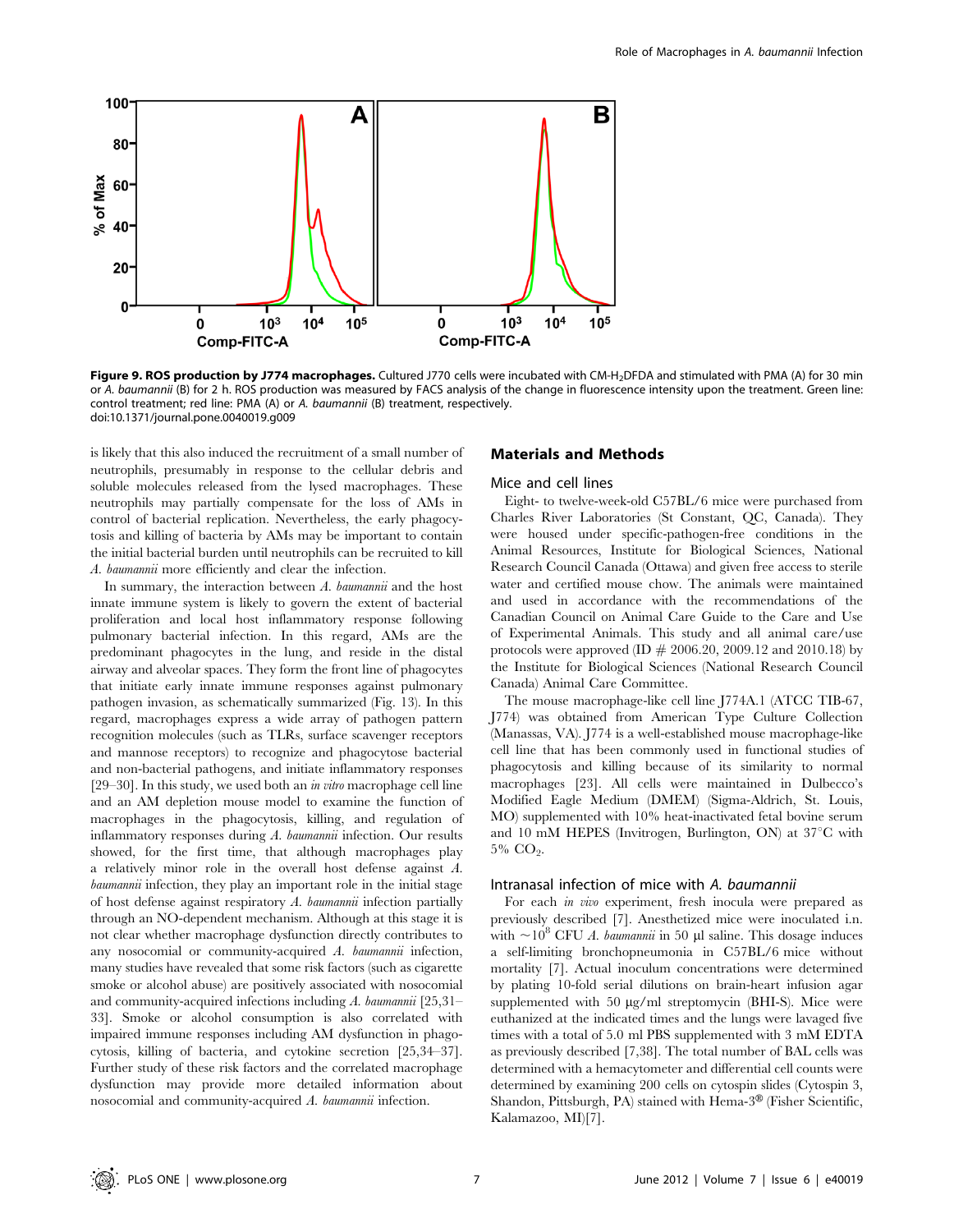

Figure 10. The effect of the NO-donor DETA/NO on viability of A. baumannii grown in broth culture. 10<sup>5</sup> CFU freshly grown bacteria were treated with 0, 1.0 or 5.0 mM of DETA/NO for 2, 6 and 24 h. (A) The nitrite concentration in the culture broth at 2 and 6 h after DETA/NO addition in two of the three experiments. (B) The numbers of viable bacteria at 2 and 6 h were determined by quantitative bacteriology. The data are representative of 3 independent experiments. \*\*\*P<0.001 vs 0 mM. (C and D) Comparative susceptibility of 10<sup>5</sup> CFU A. baumannii (C) or E. coli (D) upon exposure to 0, 1.0 or 5.0 mM of DETA/NO for 2, 6 and 24 h. \*\*\*P<0.001 vs 0 mM. (E) Comparative susceptibility of exposure of various A. baumannii clinical isolates and the ATCC 17961 strain to 5 mM DETA/NO for 6 h. doi:10.1371/journal.pone.0040019.g010

#### FACS analysis of BAL cells

The percentage and activation of AMs in the BAL fluid were determined by FACS analysis as described previously [39]. Briefly, BAL cell samples were washed in PBS containing 1% BSA. The cells were incubated with unlabeled anti-CD16/CD32 (clone 2.4G2) monoclonal antibodies (BD Biosciences) for 15 min to block non-specific Fc receptor binding. Aliquots containing  $\sim10^6$  cells were stained with antibody cocktails containing appropriate fluorochrome-conjugated mAb for 30 min at  $4^{\circ}$ C. The anti-CD11c (clone HL3) mAb was used as a marker for AMs and the activation of CD11c+ AMs was further analyzed using anti-CD80 (clone 16-10A1), anti-CD86 (clone GL1), anti-CD40 (clone 3/23), and anti-MHCII (AF6-120.1) antibodies. After staining, the cells were washed twice with the above PBS/BSA solution, fixed with  $200 \mu$  of  $1\%$  paraformaldehyde (Polysciences Inc., Warrington, PA), and stored in the dark at  $4^{\circ}$ C until ready for quantitative analysis. The data were acquired using a FACS Canto flow cytometer (BD Biosciences, San Jose, CA) and analyzed using FlowJo software (Tree Star, Inc., Ashland, OR).

### In vitro infection of J774 cells with A. baumannii

Freshly grown A. baumannii (ATCC 17961) were prepared from a frozen stock as previously described [7]. The bacterial cells were then concentrated in Tryptic Soy Broth (TSB) with 40% glycerol and aliquots were stored at  $-80^{\circ}$ C for use in infection studies. One ml aliquots of J774  $(5\times10^5 \text{ cells/ml})$  cells were seeded into 24-well tissue culture plates (Becton Dickinson, Mississauga ON). After overnight culture, confluent cells were infected with 100 MOI of A. baumannii in 500 µl complete medium per well for 2 h as described by Choi et al.[40]. The cells were then washed 3x with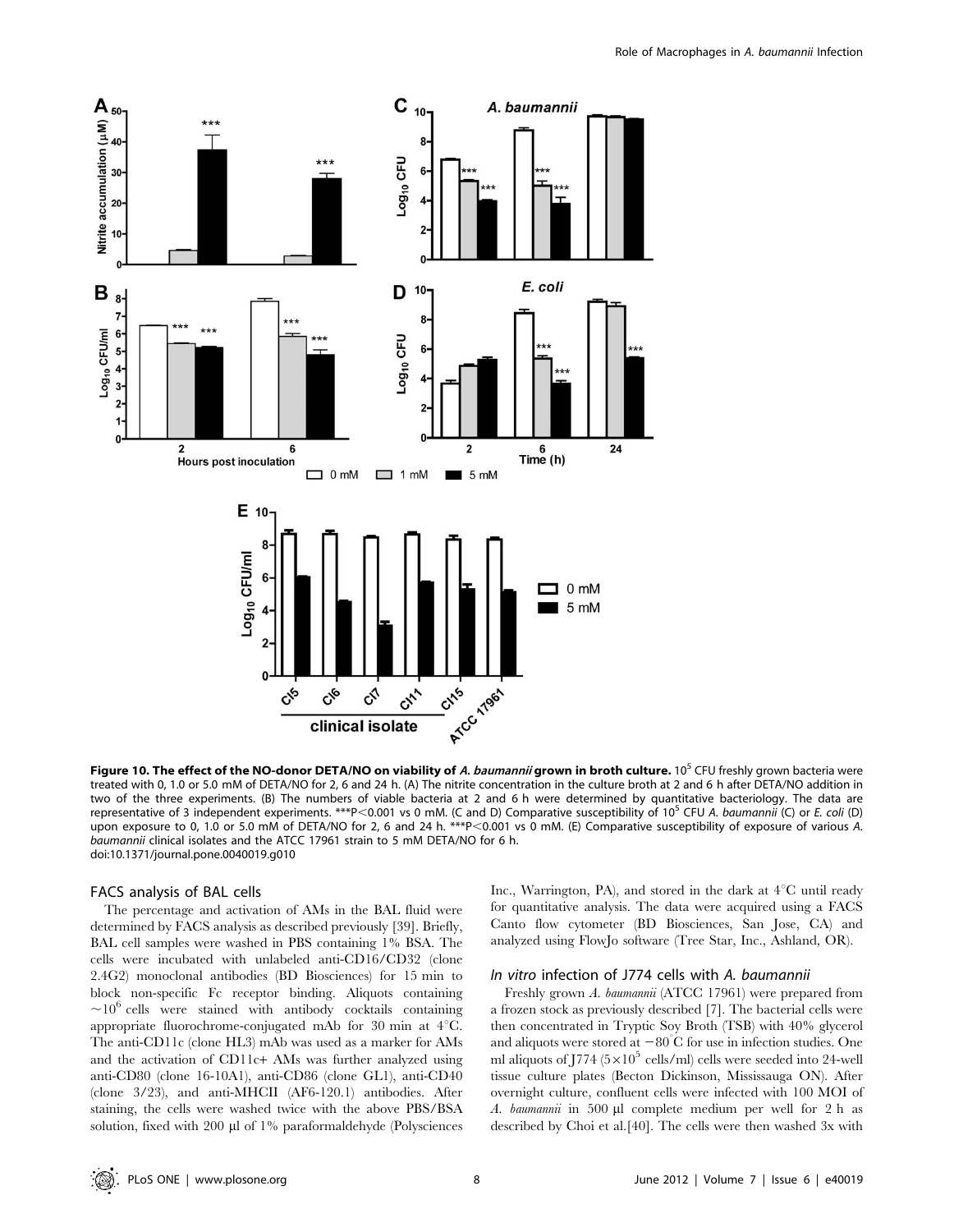

Figure 11. In vivo depletion of alveolar macrophages enhances the host susceptibility to i.n. A. baumannii challenge. Groups of C57BL/6 mice were i.n treated with either clodronate-liposomes to deplete alveolar macrophages or PBS-liposomes as treatment controls. Twenty-four hours later, all mice were i.n infected with  $1\times10^8$  CFU of freshly cultured A. baumannii. Five mice from each group were euthanized at 4, 24, 48 and 72 h after the infection. The bacterial burdens in the lung, BAL fluid, and spleen were determined by quantitative bacterial culture. Dashed line indicates lower limit of detection (1.3  $log_{10}$ ). Data are presented as mean  $\pm$  SD (n = 5).  $*$  $P<$ 0.01.

doi:10.1371/journal.pone.0040019.g011

HBSS and incubated for another 2 h in fresh complete medium containing 100 µg/ml gentamicin to kill extracellular bacteria.

#### Phagocytosis assay

J774 cells that were incubated with A. baumannii for the indicated times were lysed with 0.1% Triton X-100 after a 2-h incubation with gentamicin. The number of viable bacteria recovered was determined by culturing serial dilutions of the lysates on BHI-S plates. The phagocytosis index was calculated by using the following formula: [bacteria recovered (CFU/ml)/



Figure 12. Depletion of alveolar macrophages alters early proinflammatory cytokine and chemokine responses to i.n. A. **baumannii challenge.** Groups of C57BL/6 mice were i.n. treated with either clodronate-liposomes to deplete alveolar macrophages or PBSliposomes as treatment controls. Twenty-four hours later, all mice were i.n. infected with  $1\times10^8$  CFU freshly cultured A. baumannii. The mice were euthanized at 4 h after the infection and their lungs were lavaged. The concentrations of indicated cytokines/chemokines in the BAL fluid were measured using the mouse panel of Fluorokine MAP Multiplex kits on a Luminex 100 IS system. The detection limit for all cytokines and chemokines is <10 pg/ml. Data are presented as means  $\pm$  SD (n = 5). \*\*\*P<0.01 vs. PBS-treated mice.

doi:10.1371/journal.pone.0040019.g012

bacteria inoculated (CFU/ml)] $\times100 = \%$  phagocytosed. The same phagocytosis assay was used to test time-dependent phagocytosis and the potential mechanism of  $A$ . baumannii phagocytosis. In these experiments, J774 cells were either co-incubated with A. baumannii for a series of time periods ranging from 10 min to 4 h as indicated, or were treated with cytochalasin D (0.1 to 1 mg/ml), nocodazole (0.1 to 5  $\mu$ g/ml), or tunicamycin (2 to 5  $\mu$ g/ml)(all from Sigma-Aldrich) for 30 (cytochalasin D) or 60 (nocodazole and tunicamycin) min before the addition of A. baumannii. The total number of viable A. baumannii recovered was similarly determined and used for the calculation of phagocytosis index. Pilot experiments confirmed that all the chemical reagents showed no direct effect on the replication of A. baumannii or the viability of J774 cells in the dose and time used (data not shown).

#### Bactericidal assay

To determine the killing of A. baumannii by J774 cells, the above phagocytosis assay was modified by further incubation of the infected monolayers for up to 48 h. Intracellular viable bacteria at 4, 24 and 48 h were determined as described above. For the 24 and 48 h cultures, cells were maintained in DMEM supplemented with only  $10 \mu g/ml$  gentamicin to minimize the potential intracellular accumulation of antibiotics and subsequent killing of intracellular bacteria. Pilot experiments confirmed that this concentration of gentamicin completely killed the extracellular bacteria after overnight incubation (data not shown).

To study the role of nitric oxide (NO) in the killing of phagocytosed A. baumannii by macrophages, J774 cells were treated with L-NMMA (1 mM), or L-NAME (2 mM), or D-NAME (2 mM) 1 h before infection [41]. Cells were then infected with 100 MOI A. baumannii as described above. NOS inhibitors and controls were added again after infection. Intracellular viable bacteria were determined at 4, 24 and 48 h after the addition of A. baumannii.

## Production of cytokines, chemokines and NO by A. baumannii-stimulated macrophages

In some experiments, culture supernatants were harvested at 0, 4, 24 and 48 h after A. baumannii infection. Supernatants from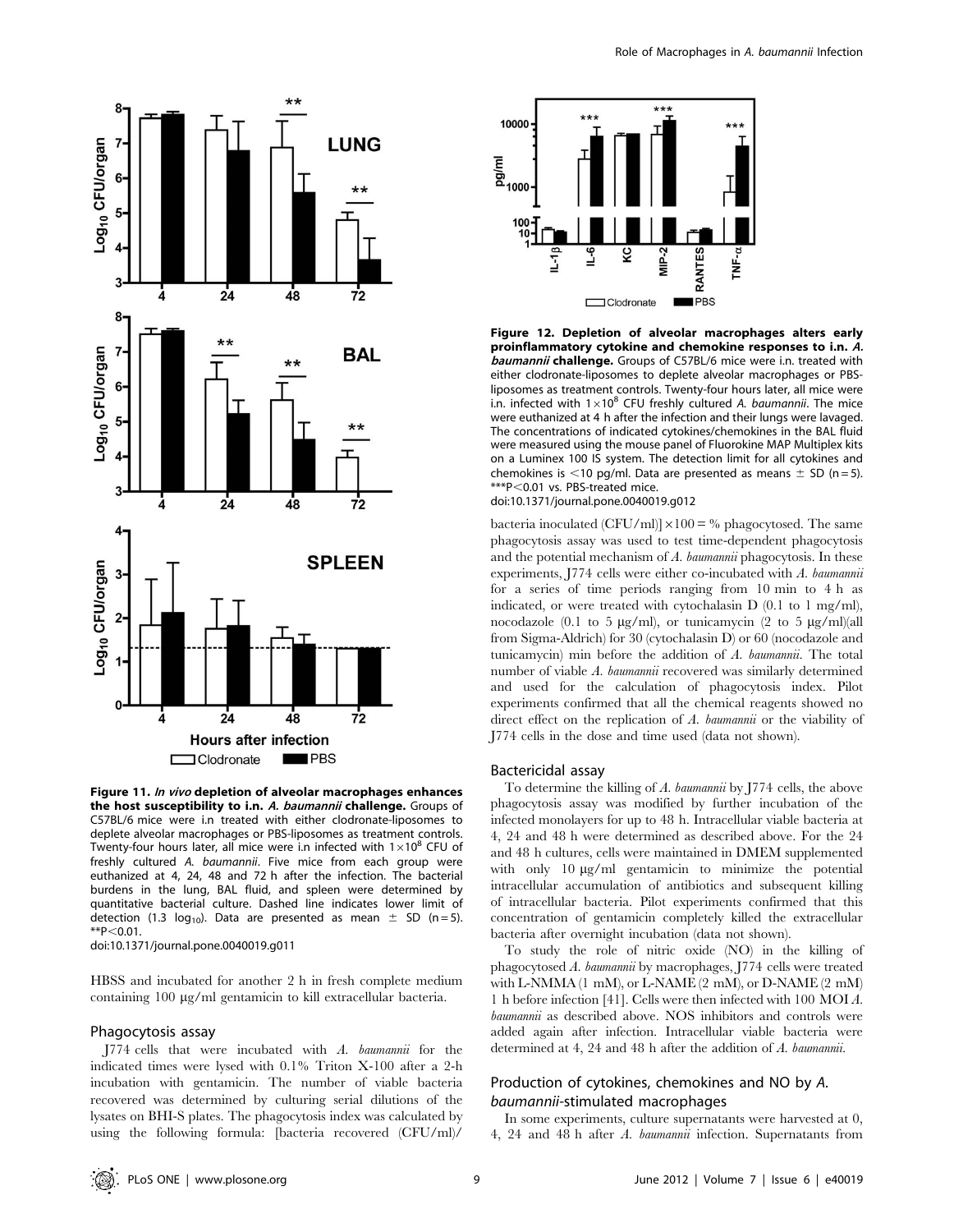

Figure 13. Schematic depiction of the potential role of alveolar macrophages during early host defense against intranasal A. baumannii infection. Intranasally inoculated A. baumannii are rapidly taken up by resident alveolar macrophages (AM) shortly after infection. The infection stimulates the synthesis and production of bactericidal molecules such as nitric oxide (NO) which kills some A. baumannii inside AMs or in the alveolar space and partially controls the replication of A. baumannii. Some AMs containing viable A. baumannii migrate to the regional lymph nodes and initiate extrapulmonary dissemination. The proinflammatory cytokines/chemokines (such as MIP-2 and KC) produced by AMs and other pulmonary resident cells (such as dendritic cells and alveolar epithelial cells) in response to A. baumannii induce the recruitment of neutrophils from peripheral circulation into bronchoalveolar spaces where they release oxidative radicals (O<sub>2</sub><sup>-</sup> and H<sub>2</sub>O<sub>2</sub>) to clear the infection. doi:10.1371/journal.pone.0040019.g013

sham-infected cells were also harvested at the same time points and served as baseline controls. The supernatants were filter sterilized and stored at  $-20^{\circ}$ C until assay. The level of selected cytokines and chemokines were determined by using the mouse panel of Fluorokine MAP Multiplex Kits (R & D Systems, Inc. Minneapolis, MN) on a Luminex $\mathbb{B}$  100 IS system (Luminex, Austin, TX). The analysis was done in duplicate, and cytokine/ chemokines concentrations were calculated against the standards using Beadview® software (ver 1.03, Upstate) as described previously [7]. The  $NO_2$ <sup>-</sup> levels in the culture supernatants were determined by Griess assay [42]. Briefly, 100 µl culture supernatants were mixed with an equal volume of Griess reagent (0.5% sulfanilamide and 0.05% N-1-naphthylethylenediamide hydrochloride in 2.5% acetic acid). After 30 min incubation at room temperature, the mixture was measured spectrophotometrically at  $550$  nm. The  $NO_2$ <sup>-</sup> concentration was determined from a standard curve prepared with  $NaNO<sub>2</sub>$ .

### DETA/NO and bacterial viability

To test the direct bactericidal effect of NO, NO was generated using diethylenetriamine/nitric oxide adduct (DETA/NO, Sigma-Aldrich, St. Louis), a compound that decomposes spontaneously with a half-life of approximately 20 h [43]. Bacteria were freshly grown in TSB broth and then diluted in tryptic soy broth to a concentration of approximately  $10^5$  CFU/ml and exposed to 0, 1 or 5 mM DETA/NO. The viable bacterial counts (CFU/ml) at various hours after incubation at 37<sup>°</sup>C were determined by plating serial dilutions on BHI plates.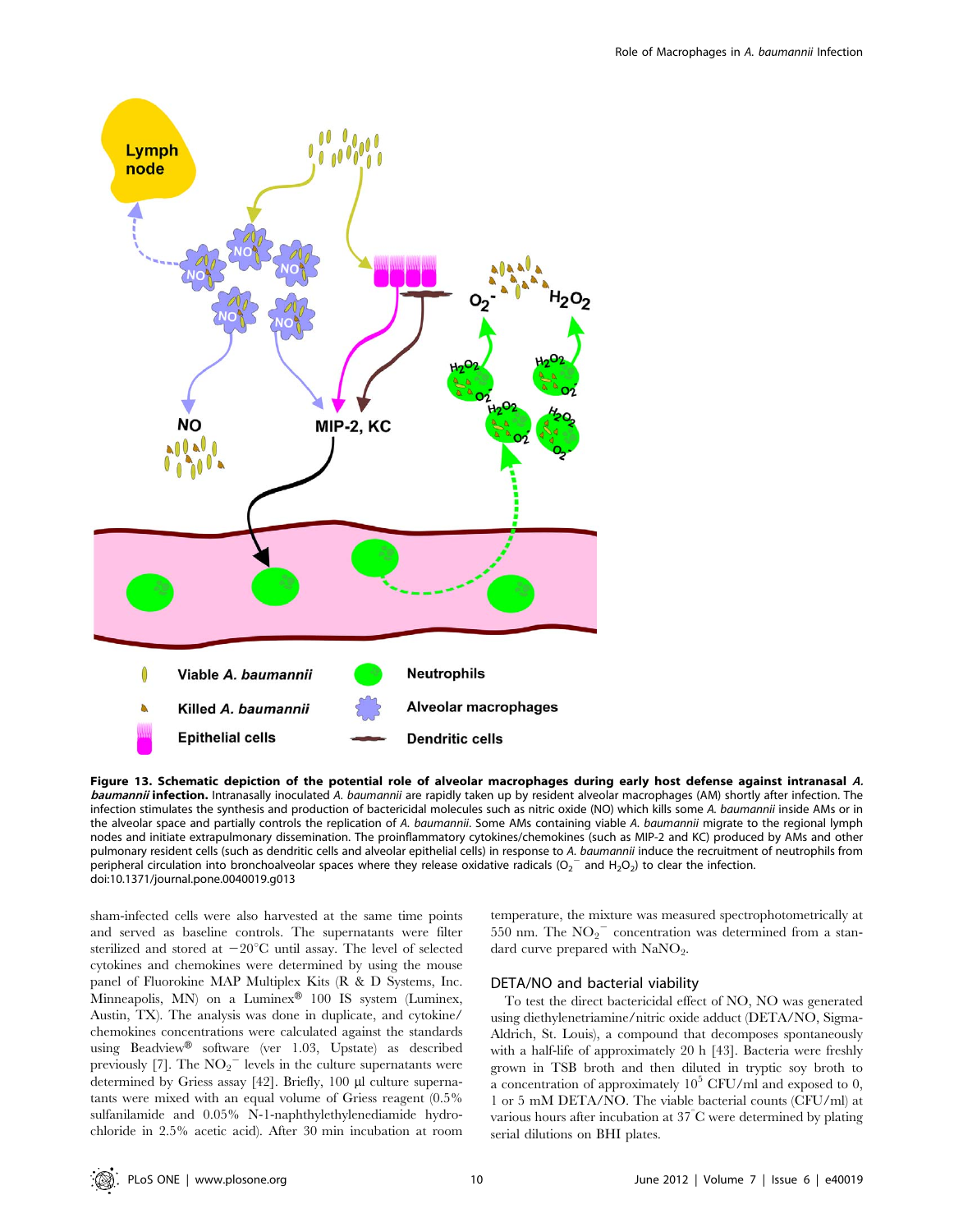#### In vivo depletion of AMs

Alveolar macrophages were depleted by i.n. administration of liposome encapsulated dichloromethylene diphosphonate (clodronate, or CL<sub>2</sub>MDP, a gift of Roche Diagnostics GmbH, Mannheim, Germany). Liposomes containing clodronate (clodronate-liposomes) and liposomes encapsulating PBS (PBS-liposomes) were prepared as described previously [28]. Groups of five  $C57BL/6$  mice were administrated with  $100 \mu l$  of clodronateliposomes or PBS-liposomes by intranasal route. Twenty-four hours later, the mice were inoculated i.n. with  $\sim 10^8$  CFU A. baumannii as described above. Infected mice were sacrificed at 4, 24, 48 or 72 hpi, and the lungs, BAL fluid, and spleens were aseptically removed or collected, and used for quantitative bacteriology [7].

### Statistical analysis

Data are presented as means  $\pm$  SD for each group, unless otherwise specified. Differences in quantitative measurements

#### References

- 1. Gaynes R, Edwards JR (2005) Overview of nosocomial infections caused by gram-negative bacilli. Clin Infect Dis 41: 848–854.
- 2. Joly-Guillou ML (2005) Clinical impact and pathogenicity of Acinetobacter. Clin Microbiol Infect 11: 868–873.
- 3. Dijkshoorn L, Nemec A, Seifert H (2007) An increasing threat in hospitals: Multidrug-resistant Acinetobacter baumannii. Nat Rev Microbiol 5: 939 – 951.
- 4. Peleg A, Seifert H, Paterson D (2008) Acinetobacter baumannii: Emergence of a successful pathogen. Clin Microbiol Rev 21: 538 – 582.
- 5. Fournier P, Richet H (2006) The epidemiology and control of Acinetobacter baumannii in health care facilities. Clin Infect Dis 42: 692 – 699.
- 6. Kuo LC, Lai CC, Liao CH, Hsu CK, Chang YL, et al. (2007) Multidrugresistant Acinetobacter baumannii bacteraemia: Clinical features, antimicrobial therapy and outcome. Clin Microbiol Infect 13: 196–198.
- 7. van Faassen H, KuoLee R, Harris G, Zhao X, Conlan JW, et al. (2007) Neutrophils play an important role in host resistance to respiratory infection with Acinetobacter baumannii in mice. Infect Immun 75: 5597–5608.
- 8. Kim SW, Choi CH, Moon DC, Jin JS, Lee JH, et al. (2009) Serum resistance of Acinetobacter baumannii through the binding of factor h to outer membrane proteins. FEMS Microbiol Lett 301: 224–231.
- 9. Qiu H, KuoLee R, Harris G, Chen W (2009) Role of nadph phagocyte oxidase in host defense against acute respiratory Acinetobacter baumannii infection in mice. Infect Immun 77: 1015–1021.
- 10. Knapp S, Leemans JC, Florquin S, Branger J, Maris NA, et al. (2003) Alveolar macrophages have a protective antiinflammatory role during murine pneumococcal pneumonia. Am J Respir Crit Care Med 167: 171–179.
- 11. Breslow JM, Meissler JJ Jr., Hartzell RR, Spence PB, Truant A, et al. (2011) Innate immune responses to systemic Acinetobacter baumannii infection in mice: Neutrophils, but not interleukin-17, mediate host resistance. Infect Immun 79: 3317–3327.
- 12. Joly-Guillou ML, Wolff M, Pocidalo JJ, Walker F, Carbon C (1997) Use of a new mouse model of Acinetobacter baumannii pneumonia to evaluate the postantibiotic effect of imipenem. Antimicrob Agents Chemother 41: 345–351.
- 13. Knapp S, Wieland CW, Florquin S, Pantophlet R, Dijkshoorn L, et al. (2006) Differential roles of CD14 and toll-like receptors 4 and 2 in murine Acinetobacter pneumonia. Am J Respir Crit Care Med 173: 122–129.
- 14. Kooguchi K, Hashimoto S, Kobayashi A, Kitamura Y, Kudoh I, et al. (1998) Role of alveolar macrophages in initiation and regulation of inflammation in Pseudomonas aeruginosa pneumonia. Infect Immun 66: 3164–3169.
- 15. Leemans JC, Thepen T, Weijer S, Florquin S, van Rooijen N, et al. (2005) Macrophages play a dual role during pulmonary tuberculosis in mice. J Infect Dis 191: 65–74.
- 16. Broug-Holub E, Toews G, van Iwaarden J, Strieter R, Kunkel S, et al. (1997) Alveolar macrophages are required for protective pulmonary defenses in murine Klebsiella pneumonia: Elimination of alveolar macrophages increases neutrophil recruitment but decreases bacterial clearance and survival. Infect Immun 65: 1139–1146.
- 17. Qiu H, Fan Y, Joyee AG, Wang S, Han X, et al. (2008) Type I IFNs enhance susceptibility to Chlamydia muridarum lung infection by enhancing apoptosis of local macrophages. J Immunol 181: 2092–2102.
- 18. Marriott HM, Dockrell DH (2007) The role of the macrophage in lung disease mediated by bacteria. Experimental Lung Research 33: 493–505.
- 19. Renckens R, Roelofs JJ, Knapp S, de Vos AF, Florquin S, et al. (2006) The acute-phase response and serum amyloid A inhibit the inflammatory response to Acinetobacter baumannii pneumonia. J Infect Dis 193: 187–195.
- 20. March C, Regueiro V, Llobet E, Moranta D, Morey P, et al. (2010) Dissection of host cell signal transduction during Acinetobacter baumannii – triggered inflammatory response. PLoS ONE 5: e10033.

were assessed by Student's  $t$  test, one-way analysis of variance (ANOVA) followed by Dunnett's test or two-way ANOVA followed by Bonferroni's *post-hoc* multiple comparison tests, when appropriate. Differences were considered significant when P<0.05. All statistical analysis were performed using GraphPad Prism 4 (Graphpad Software, La Jolla, CA, USA).

### Acknowledgments

We thank Ms Hongyan Zhou for the preparation of clodronate-containing liposomes used in part of this study and Mr Tom Devecseri for his assistance with Figures 9 and 13.

## Author Contributions

Conceived and designed the experiments: HQ GP WC. Performed the experiments: HQ RK GH. Analyzed the data: HQ RK GH GP WC. Contributed reagents/materials/analysis tools: NVR GP. Wrote the paper: HQ GP WC.

- 21. de Breij A, Dijkshoorn L, Lagendijk E, van der Meer J, Koster A, et al. (2010) Do biofilm formation and interactions with human cells explain the clinical success of Acinetobacter baumannii? PLoS ONE 5: e10732.
- 22. Brown EJ (1995) Phagocytosis. Bioessays 17: 109–117.
- 23. Valenti-Weigand P, Benkel P, Rohde M, Chhatwal G (1996) Entry and intracellular survival of group B Streptococci in J774 macrophages. Infect Immun 64: 2467–2473.
- 24. Wileman T, Harding C, Stahl P (1985) Receptor-mediated endocytosis. Biochem J 232: 1–14.
- 25. Rose RM (1989) Pulmonary macrophages in nosocomial pneumonia: Defense function and dysfunction, and prospects for activation. Eur J Clin Microbiol Infect Dis 8: 25–28.
- 26. MacMicking J, Xie QW, Nathan C (1997) Nitric oxide and macrophage function. Annu Rev Immunol 15: 323–350.
- 27. Thepen T, Van Rooijen N, Kraal G (1989) Alveolar macrophage elimination in vivo is associated with an increase in pulmonary immune response in mice. J Exp Med 170: 499–509.
- 28. Van Rooijen N, Sanders A (1994) Liposome mediated depletion of macrophages: Mechanism of action, preparation of liposomes and applications. J Immunol Methods 174: 83–93.
- Gordon SB, Read RC (2002) Macrophage defences against respiratory tract infections: The immunology of childhood respiratory infections. Br Med Bull 61: 45–61.
- 30. Steele C, Marrero L, Swain S, Harmsen AG, Zheng M, et al. (2003) Alveolar macrophage-mediated killing of Pneumocystis carinii f. sp. muris involves molecular recognition by the Dectin-1 {beta}-glucan receptor. J Exp Med 198: 1677–1688.
- 31. Ruiz M, Ewig S, Torres A, Arancibia F, Marco F, et al. (1999) Severe community-acquired pneumonia. Risk factors and follow-up epidemiology. Am J Respir Crit Care Med 160: 923–929.
- 32. de Roux A, Cavalcanti M, Marcos MA, Garcia E, Ewig S, et al. (2006) Impact of alcohol abuse in the etiology and severity of community-acquired pneumonia. Chest 129: 1219–1225.
- 33. Anstey NM, Currie BJ, Hassell M, Palmer D, Dwyer B, et al. (2002) Community-acquired bacteremic Acinetobacter pneumonia in tropical Australia is caused by diverse strains of Acinetobacter baumannii, with carriage in the throat in at-risk groups. J Clin Microbiol 40: 685–686.
- 34. Nelson S, Kolls JK (2002) Alcohol, host defence and society. Nat Rev Immunol 2: 205–209.
- 35. Brown LAS, Ping X-D, Harris FL, Gauthier TW (2007) Glutathione availability modulates alveolar macrophage function in the chronic ethanol-fed rat. Am J Physiol Lung Cell Mol Physiol 292: L824–832.
- 36. Phipps JC, Aronoff DM, Curtis JL, Goel D, O'Brien E, et al. (2010) Cigarette smoke exposure impairs pulmonary bacterial clearance and alveolar macrophage complement-mediated phagocytosis of Streptococcus pneumoniae. Infect Immun 78: 1214–1220.
- 37. Marti-Lliteras P, Regueiro V, Morey P, Hood DW, Saus C, et al. (2009) Nontypeable Haemophilus influenzae clearance by alveolar macrophages is impaired by exposure to cigarette smoke. Infect Immun 77: 4232–4242.
- 38. Chen W, Havell EA, Moldawer LL, McIntyre KW, Chizzonite RA, et al. (1992) Interleukin 1: An important mediator of host resistance against Pneumocystis carinii. J Exp Med 176: 713–718.
- 39. Yan H, KuoLee R, Tram K, Qiu H, Zhang J, et al. (2009) 3',5'-cyclic diguanylic acid elicits mucosal immunity against bacterial infection. Biochemical and Biophysical Research Communications 387: 581–584.